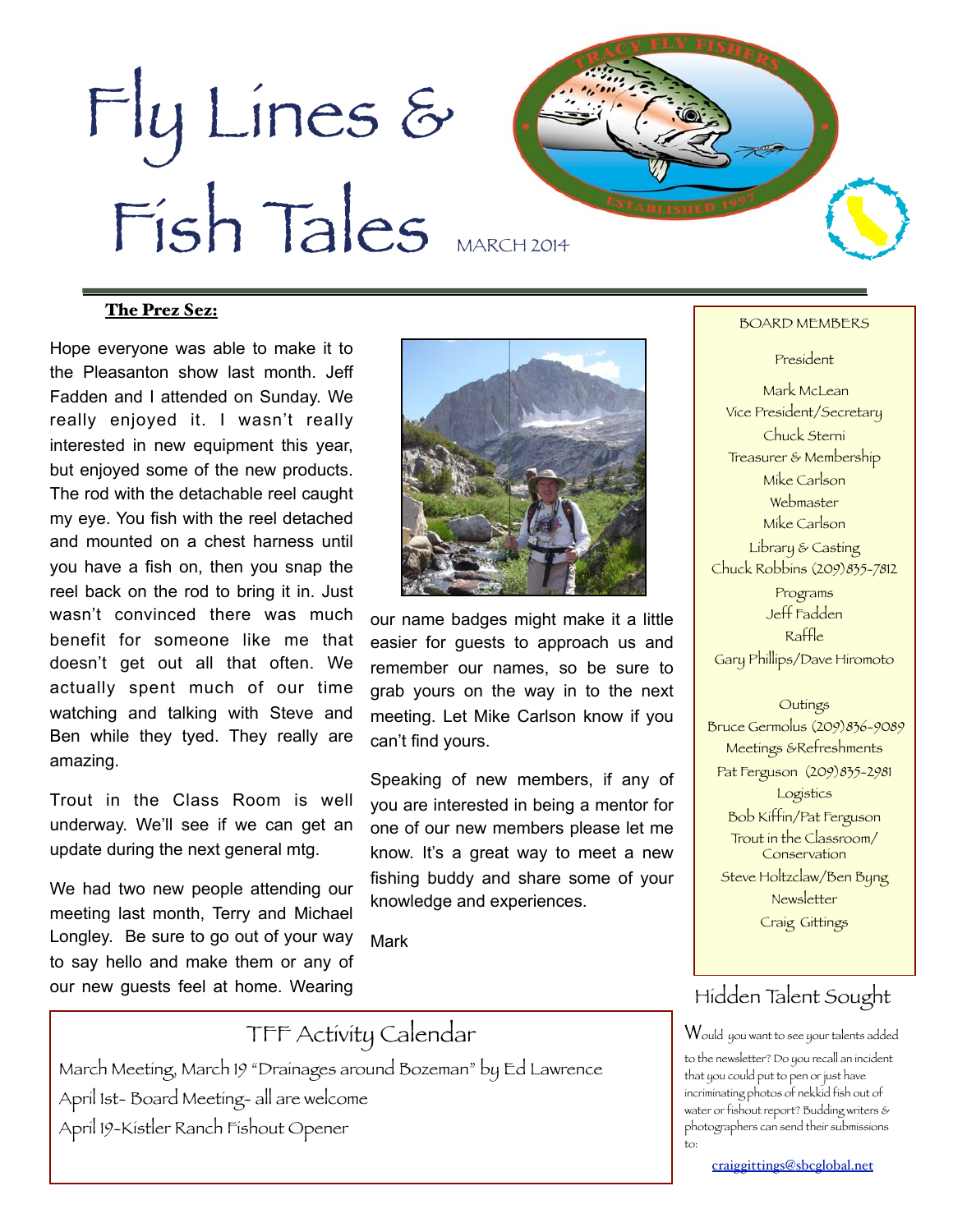# Ed Lawrence

# Major Drainages near Bozeman



**M**ontana guide, Ed Lawrence will be our March guest Speaker.

Ed's topic will focus on Major Drainages near Bozeman- *Gallatin, Madison, Yellowstone, and some in the Park. Where to go; when to go; what to bring.* With the lack of rain and runoff here in California, the allure of Montana comes to mind as a summer vacation destination. As a veteran guide, Ed claims to have guided in Montana since the 80's. Accompanying Ed will be one of our sponsors, Richard Desrosiers of the [www.thetroutspot.com,](http://www.thetroutspot.com/) who will display some of his product and wares. What can I say? Ed can't be all bad. His sign off footer on his email indicates he might possess some wisdom or experience as well. "Never tow another car using panty hose and duct tape." Hopefully he has others tidbits of information at our next club meeting. In the meantime, you can check his website prior to the club meeting at [www.edlawrencesflyfishing.com.](http://www.edlawrencesflyfishing.com)

# TFF Educational Opportunities | TFF Outings

Casting instruction at Dr. Powers Park with Chuck Robbins, the club's own Certified Casting Instructor, provides instruction for any and all that seek him out. From basic introduction to improving your loops and double haul. Look for Chuck Robbins to return on March 12, 6 PM for our first Casting in the Park with Chuck Robbins.

Steve Potter will hold an intermediate fly tying class in May. Class size is limited. Watch for further details at upcoming meetings.

*If you are viewing this within a PDF, just click the following hotlink: [www.tracyflyfishers.org.](http://www.tracyflyfishers.org)*

#### Bruce Germolus

April 19 Kistler Ranch April 26 White Pines- Trout opener June 20-22 Lake Davis Late July TBD- Milton Reservoir Sept 27 Lake Alpine Oct TBD- Feather River Steelhead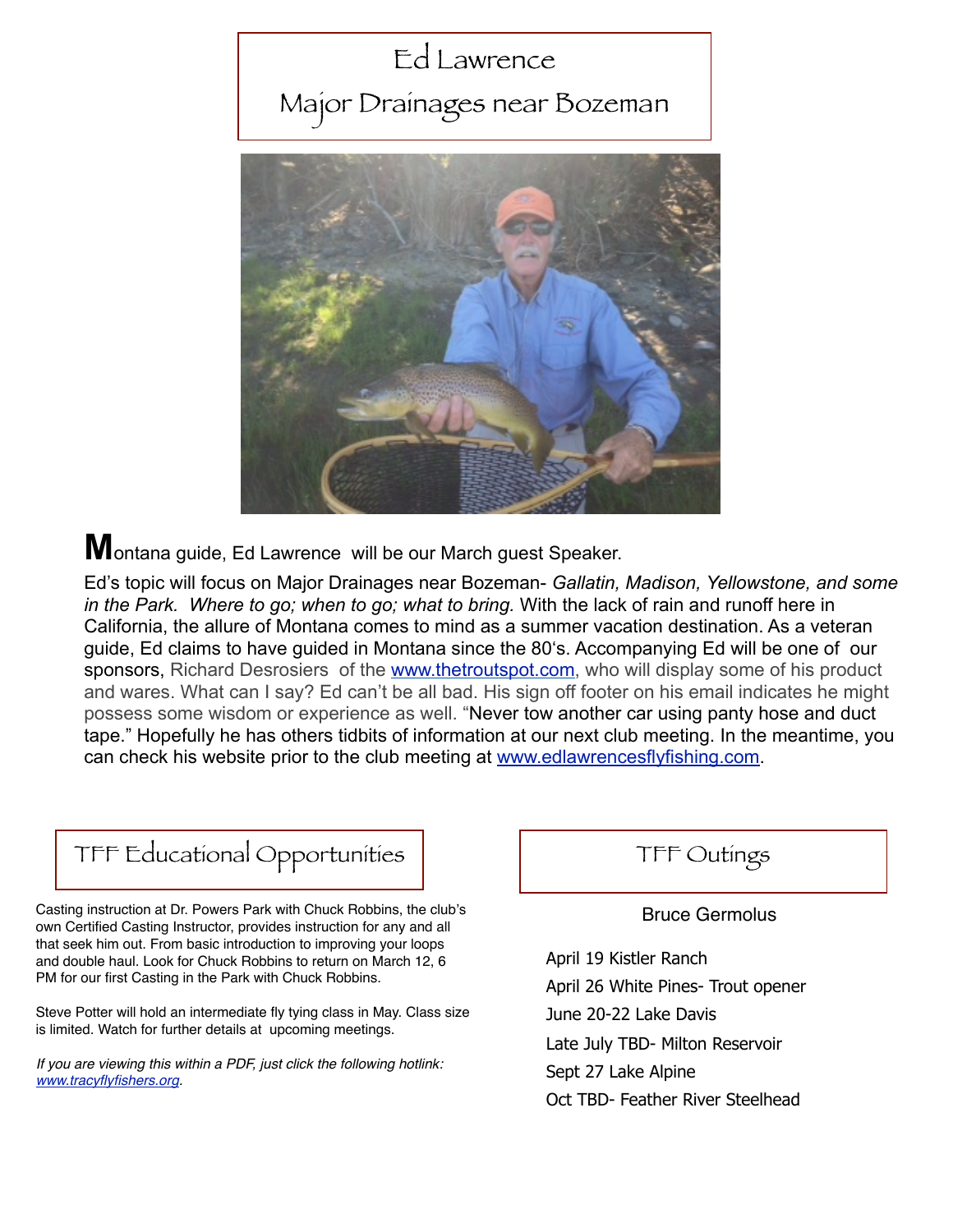### **File this under Conservation**

Once the largest freshwater marsh on the western coast of the American continents, from Patagonia to Alaska, the Delta now has thousand of miles of levies and drained islands to utilize the rich soil for farming. Prior to this levy system, it is hard to imagine that in 1861, Leland Stanford had to rely on a paddle wheel boat to get to Sacramento in order to attend his own gubernatorial inauguration because of flooding in the delta. 150 years later, with rising sea levels, sinking islands, and the insurmountable cost to reinforce the existing levies it has become a ticking time bomb for disaster. Breached levies, flooded islands, and the possibility of salt intrusion could have an enormous impact to the area. The proposed twin tunnel system that would by pass the delta to deliver water south is tremendous undertaking of resources and monetary expense without regard for the Delta. What Gov. Arnold could not accomplish has now resurfaced by the older and wiser predecessor, Gov. Moonbeam. Political favors must be repaid. But at what cost to the general public?

#### Postcard from the Sacramento Delta - YouTube

More of "It is in your backyard" - The Sacramento-San Joaquin River Delta Cleanup Project Nov 2011 - YouTube

Bruce Tokars of the Salmonnow.org has been a strong advocate for the Delta- California's Delta Challenge Part 1 of 2 - YouTube And if you have the time-California's Delta Challenge Part 2 of 2 - YouTube

#### Flood plains do serve a purpose-rearing juvenile salmon in rice fields



This 1851 satellite map depiction of California is the creation of Geographer Mark Clark and comes via bigthink.com. Which river do you see as the prominent waterway in California back when the statehood was the issue? Where is that water today? Why do politicians and the largest water district in the United States feel the need to reverse the flow of water? A larger depiction can be seen at **bigthink.com** 

The [Tracy Fly Fishers'](http://www.tracyflyfishers.org) meet on the third Wednesday of each month at the Tracy Transit Station at 50 Sixth St. Club Meetings normally begin at 7 p.m.

The Tracy Fly Fishers' Board of Directors meets on the first Wednesday of each month at the Safeway grocery store's Community Room (behind the Floral Dept) at 1801 W. 11th Street. The Board meetings are open to all TFF members. Board Meetings begin at 7 p.m. Stop by and see what goes on "behind the scenes" of your club! Make your concerns known.

Wish to make a difference locally? The Delta is our backyard. Check out the CSPA website and sign up for their action alerts at: [California Sportfishing Protection Alliance, CSPA](http://www.calsport.org/) This is a clickable link for folks reading this at their computer.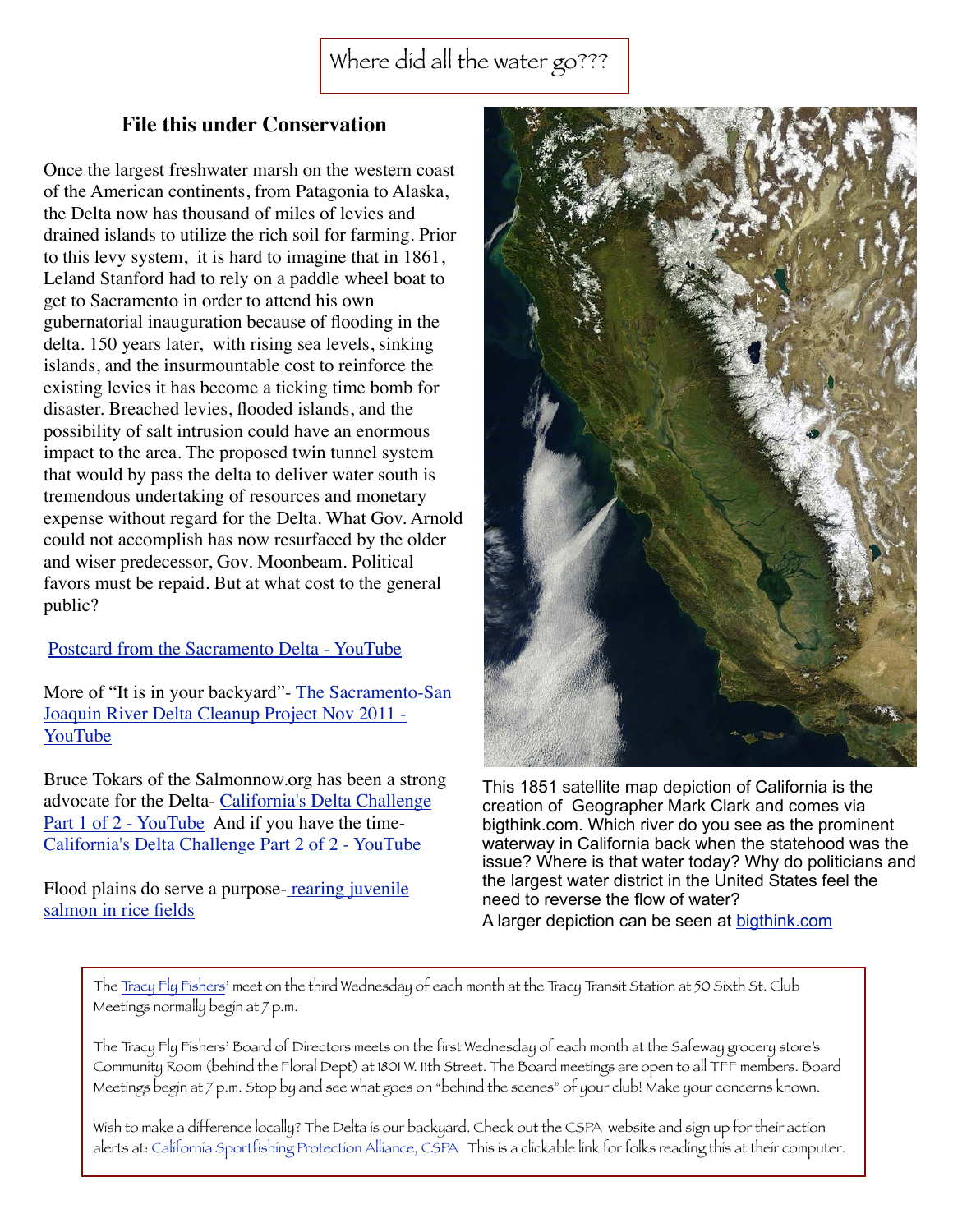#### **Entomology or aquatic insects should be on your radar**

David H. Funk provides a glimpse via the Stroud Water Research Center's Youtube channel of an [ovipositing mayfly.](http://www.theflyfishjournal.com/news/2014/02/20/cloeon-cognatum-ovoviviparous-ness) Get on MidCurrent.com for your weekly fix of articles. The above information came to us via MidCurrent.com.

#### **KISTLER RANCH BASS OUTING**

Mark your calendar, **April 19**, for the upcoming **Kistler Ranch Fishout.** It is a great family outing and will also be the club's opening weekend trip. Kistler Ranch is situated east of Oakdale about 17 miles on Highway 120. Club will provide the grub. All you need to do is bring some folding chairs, shade, sunscreen and be ready for a day of fishing for bass and bluegill. Early arrivals have been known to catch the top surface action in the past. All that is needed is Dahlberg diver or frog pattern to entice a big ol bucket mouth to launch towards your fly. Even small poppers, dragon fly nymphs and damsels also work. The club's trespass starts around 5:30-6:00 am. Don't want to get up early? Arrive later and stay late. After the sun sets members report hearing coyotes howling on past outings.

Ever try [speed stripping for bass?](http://www.youtube.com/watch?v=HDIGyozPnKI) Check it out. You can never strip fast enough for some of these fish.

Pebble Mine update: The Obama administration is headed in the right direction as it puts the brakes on a massive gold and copper mine proposed for Alaska. Found this in the [New York Times.](http://www.nytimes.com/2014/03/03/opinion/a-reprieve-for-bristol-bay.html)



Ed misunderstood the whole



Mark Your Calendar **Thursday** April 3, 2014

Tri-Valley Fly Fishers "Silent Auction" 6:30pm Preview 7:00 pm Auction Starts

Fly Rods, Reels, Flies, Lines, Vacation Rentals, Buddy Trips, Guided Trips and many more bargains !

For More Details.......

Call Ron Dueltgen at (925) 449- 0528 or ron@dueltgen.net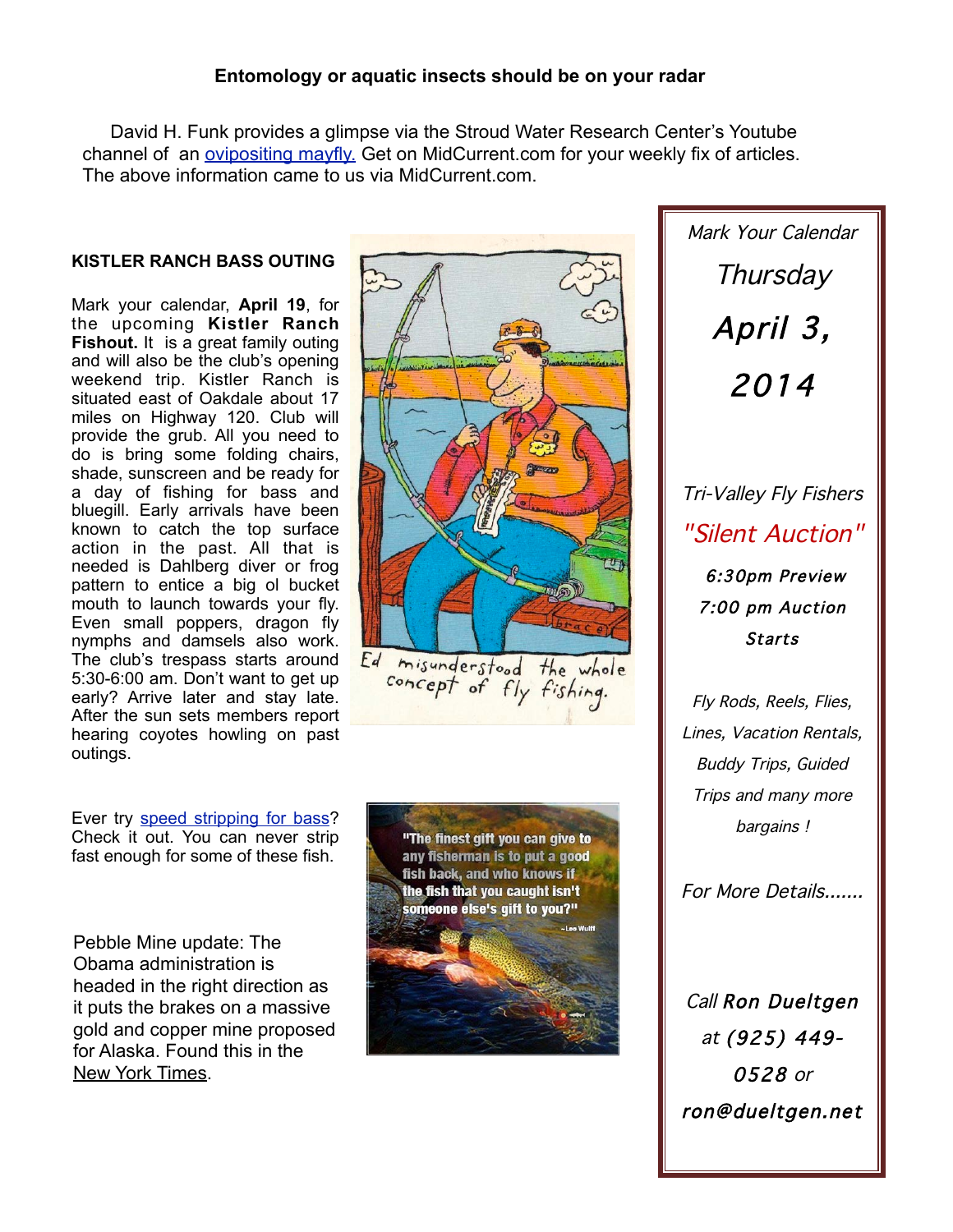## And now the fish porn

If you just meet up with Jeff Fadden, our club program chair, and the guest speaker for dinner, it can provide a unique opportunity to get to know the guest speaker prior to the club meeting. Jeff and Mark Papazian had dinner at the Thai Restaurant. When I peered through the window to meet them, Mark was sitting there with a nice sport shirt and slacks. Did not recognize him in his attire. I have never seen any guide dress up to speak to any club. When I went back later to see if Jeff was in the restaurant, caught just a glimpse of Jeff's back. Of course they were just finishing up their meal. But, I did get chance over a beer at Helm's to ask plenty of questions and breed some familiarity with Mark. Last month's guest speaker, Mark Papazian of Western Waters Guide Service, provided a wealth of information during his presentation. In between winter storms, the Lost Coast provides some nice opportunities, but the Tuesday through Thursday rainfall last week blew out the coastal streams. That did not keep Mark from finding the fish. Likewise, he met all expectations and delivered on an ideal day on the water last weekend. It only increased his commute. Luckily, these were not the last cast of the day fish. I am ready to go back.

And the usual disclaimer: Your results may vary, but I doubt it. Just get out there and do it.



Do you want to live vicariously through others? Or do you have a photo and story that might key interest in others? You do not even have to be a good story teller. We can make it up for you. As Samuel Clemons is quoted, "Why let the facts get in the way of a good story." And he made a livelihood out of his stories. You can send them anonymously or we can give you credit. Send your fish pics to [craiggittings@sbcglobal.net](mailto:craiggittings@sbcglobal.net) and you can see your stories in print.